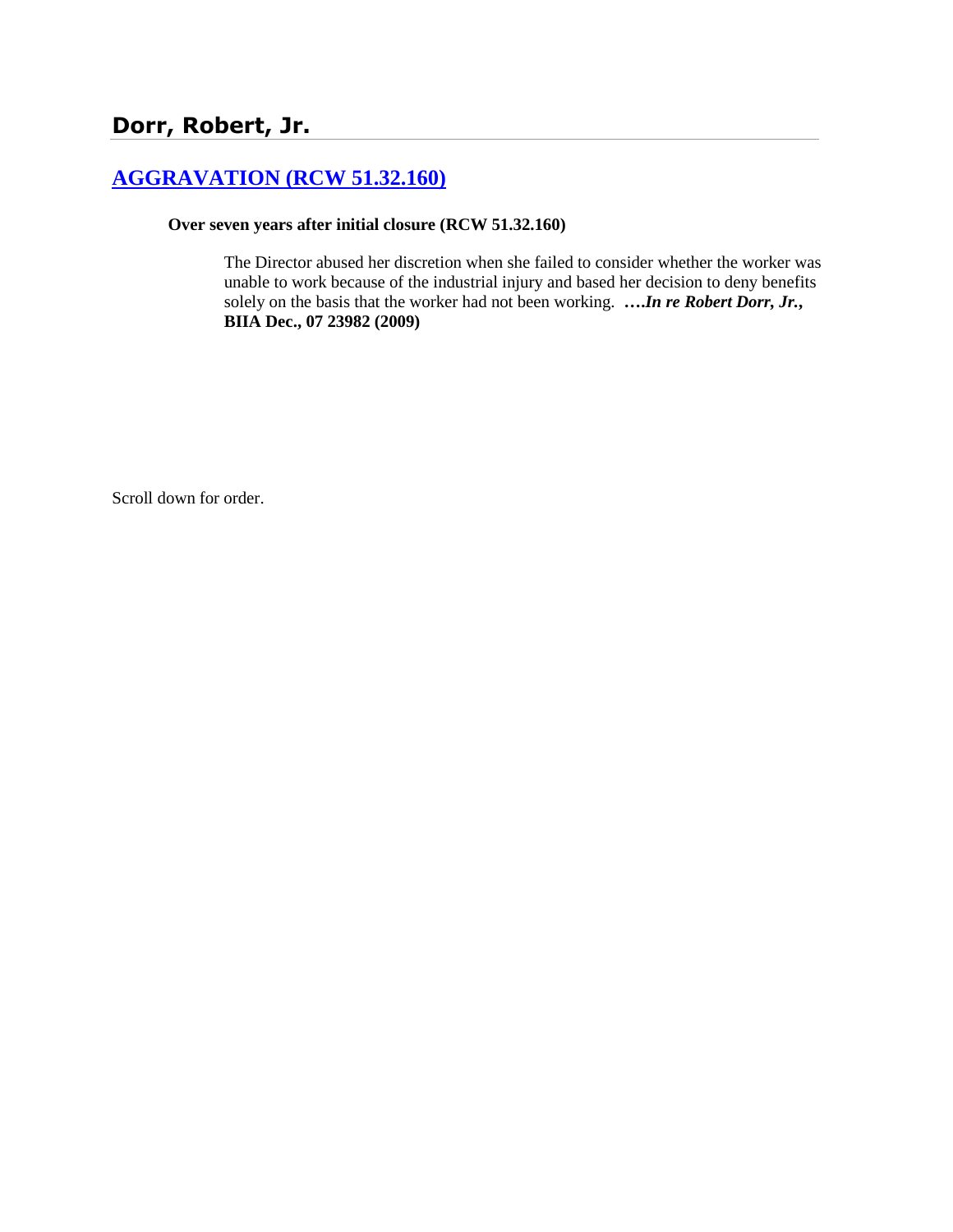# **BEFORE THE BOARD OF INDUSTRIAL INSURANCE APPEALS STATE OF WASHINGTON**

**)**

**IN RE: ROBERT DORR, JR. ) DOCKET NO. 07 23982**

**CLAIM NO. J-134560 ) DECISION AND ORDER**

APPEARANCES:

1

2

3 4

5

6

7

8

12

18

Claimant, Robert Dorr, Jr., by Walthew, Thompson, Kindred, Costello & Winemiller, P.S., per Robert J. Heller

Employer, Brecht Cycle, Inc., None

9 10 11 Department of Labor and Industries, by The Office of the Attorney General, per Andrew J. Simons, Assistant

13 14 15 16 17 The claimant, Robert Dorr, Jr., filed an appeal with the Board of Industrial Insurance Appeals on October 25, 2007, from an order of the Department of Labor and Industries dated September 12, 2007. In this order, the Department denied additional disability benefits to Mr. Dorr based on the discretionary decision of the Director that only payment of medical benefits to Mr. Dorr was appropriate. The Department order is **REVERSED AND REMANDED**.

# **DECISION**

19 20 21 22 Pursuant to RCW 51.52.104 and RCW 51.52.106, this matter is before the Board for review and decision on a timely Petition for Review filed by the claimant to a Proposed Decision and Order issued on September 23, 2008, in which the industrial appeals judge affirmed the Department order dated September 12, 2007. All contested issues are addressed in this order.

23 24 The Board has reviewed the evidentiary rulings in the record of proceedings and finds that no prejudicial error was committed. The rulings are affirmed.

25 26 27 28 29 30 The sole issue presented by this appeal is whether the Director of the Department of Labor and Industries abused her discretion when she determined that the claimant is not eligible to receive disability benefits. The evidence presented by the parties, and the information before the Director at the time of her decision, are well presented in the Proposed Decision and Order and will be restated here only as necessary to explain our decision that the Director abused her discretion by failing to consider whether Mr. Dorr had voluntarily removed himself from the work force.

31 32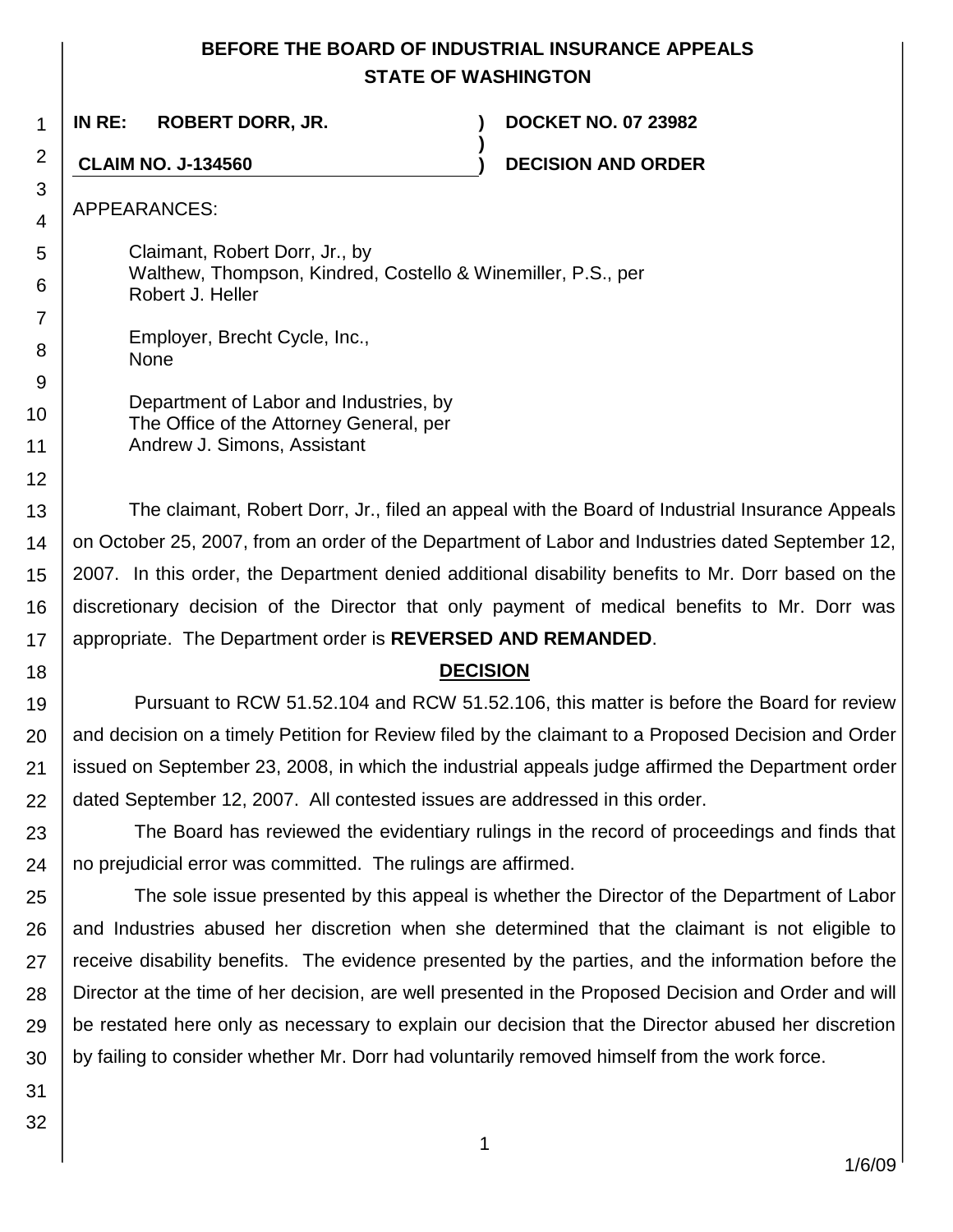1 2 3 4 5 6 7 8 Because the application to reopen this claim was filed more than seven years from the date the first closing order became final, this is an "over seven" case, and the decision whether to award time loss compensation and other disability or "accident fund" benefits is committed to the Director's discretion. See RCW 51.32.060; *In re Ernest Therriault*, BIIA Dec., 90 0876 (1990). Our authority in such an appeal is limited to determining whether there has been an abuse of the exercise of discretion, and the claimant therefore carries a heavy burden: to prove that the Director's exercise of discretion was arbitrary or capricious based on the information then before her. *In re Mary Spencer*, BIIA Dec., 90 0264 (1991). In Spencer, we stated as follows:

- discretion is a composite of many things, among which are conclusions drawn from objective criteria; it means a sound judgment exercised with regard to what is right under the circumstances and without doing so arbitrarily or capriciously. (Citation omitted) Where the decision or order . . . is a matter of discretion, it will not be disturbed on review except on a clear showing of abuse of discretion, that is, discretion manifestly unreasonable, or exercised on untenable grounds, or for untenable reasons. (Citations omitted)
- 15 Quoting *State Rel. Carroll v. Junker*, 79 Wn.2d 12, 26, 482 P.2d 775 (1971).

9

10

11 12

13

14

32

16 17 18 19 20 21 22 23 Arbitrary and capricious action consistently has been described as, "willful and unreasoning action, without consideration and in disregard of the facts and circumstances. Where there is room for two opinions, action is not arbitrary and capricious even though one may believe an erroneous conclusion has been reached." See, for example, *Pierce County Sheriff v. Civil Service Commission*, 98 Wn.2d 690, 695 (1983) (citations omitted). We stress that it is not the conclusion reached by the Director, but the failure to consider whether Mr. Dorr had voluntarily removed himself from the work force or whether he was unable to work because of the industrial injury that compels us to reverse this decision.

24 25 The Director exercised her discretion pursuant to Department Policy 16.40. Exhibit No 1, Attachment A. That Policy 16.40 provides in pertinent part as follows:

#### 26 **4. Accident fund benefits for the worker depend on certain conditions.**

- 27 28 To qualify for the director's consideration of accident fund benefits, the worker must meet **both** of these criteria:
- 29 30 The worker has not voluntarily removed himself or herself from the work force; (See Policy 5.91.) **and**
- 31 The worker must be unable to work as a direct result of the industrial injury, as verified by medical documentation.
	- 2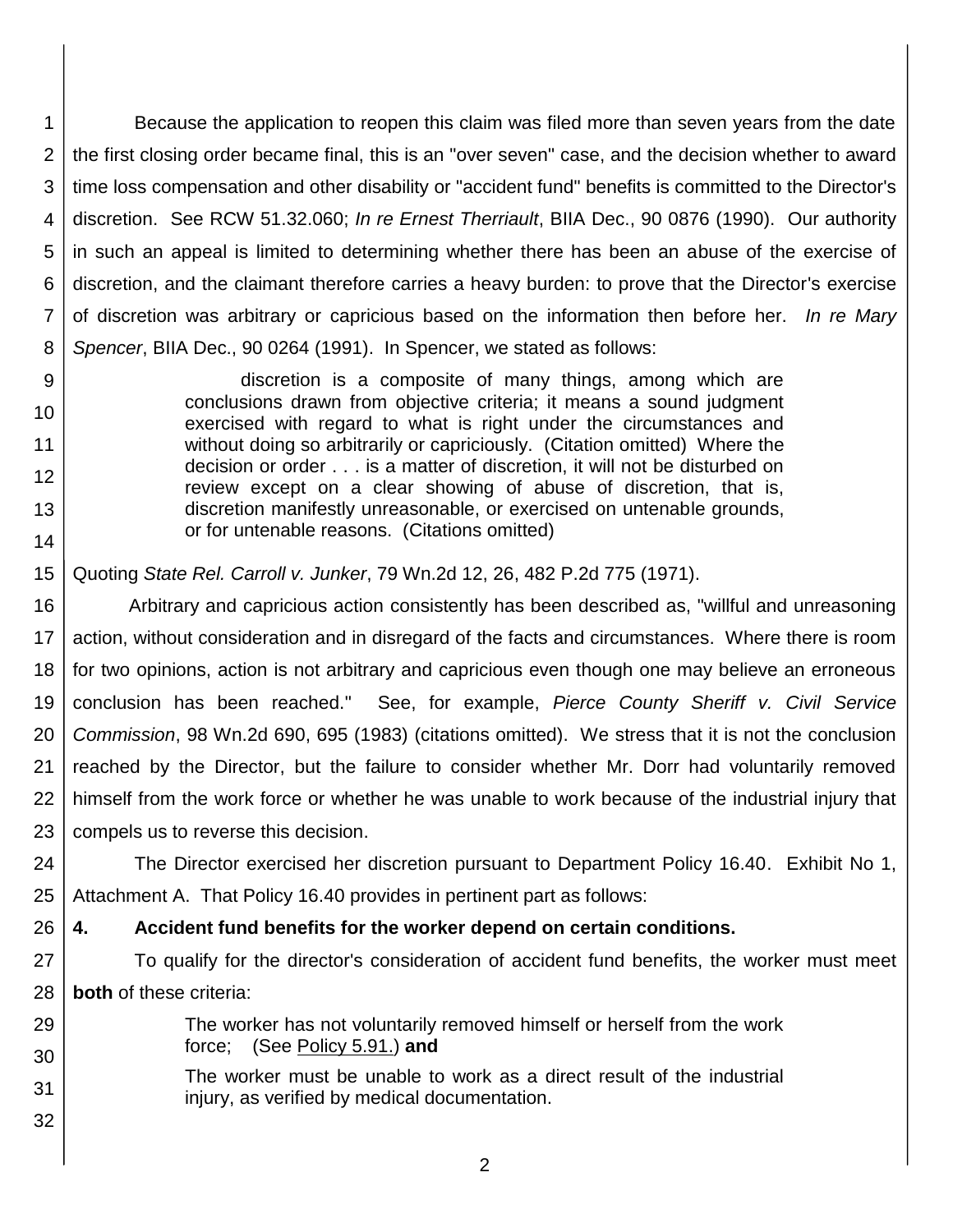In addition, the worker must meet **one** of the following criteria:

1

2

3

4

5

6

The worker requires inpatient surgery or specified outpatient surgery; **or**

The worker has a life-threatening need for treatment; **or**

The worker can benefit from a newly approved medical procedure that would significantly reduce the level of impairment; **or**

The worker has a significant increase in PPD [permanent partial disability].

7 8 9 10 11 12 Policy 5.91, referred to above in Policy 16.40, provides that time loss compensation (in "non-over seven" cases) is not payable to workers who have voluntarily retired from the work force. Policy 5.91 requires that four criteria be met before a worker is determined to have voluntarily retired, including a lack of evidence of a bona fide attempt to return to gainful employment, and a determination that the industrial injury was not a proximate cause of the worker's decision to retire. It does not appear that these factors were at all considered in the present case.

13 14 15 16 17 18 19 The Director's decision included consideration of a recommendation generated pursuant to Department Procedure 16.40. Exhibit No 1, Attachment B. That recommendation and the Director's letter dated September 11, 2007, state that the decision was based on the fact that the claimant had not worked for 10 years and suffered no loss of wages, no surgery has been recommended, and no significant increase in permanent partial disability is anticipated. Thus, without further analysis or consideration, the Director equated the claimant's not working with his having voluntarily removed himself from the work force.

20 21 22 23 24 25 Yet, as recognized by the provisions of Policy 5.91, many individuals who are not working have not voluntarily removed themselves from the work force. Many are only temporarily unemployed and are actively seeking gainful employment; others are totally disabled and unable to work, including those unable to work as a direct result of an industrial injury. Yet the record before us reflects that no further inquiry was made as to the reason the claimant had not worked for the preceding 10 years.

26 27 28 29 30 31 32 We note that this claim was closed in 1992 with an award for permanent partial disability consistent with that described by Category 7 of the categories of permanent dorso-lumbar and lumbosacral impairments, and an award for permanent partial disability consistent with that described by Category 3 of the categories for evaluation of permanent impairments of mental health, reflecting the significant disabling conditions proximately caused by the industrial injury. In addition, this claim was reopened for further treatment after Mr. Dorr established that his mental health condition, proximately caused by the industrial injury, had worsened. Despite statements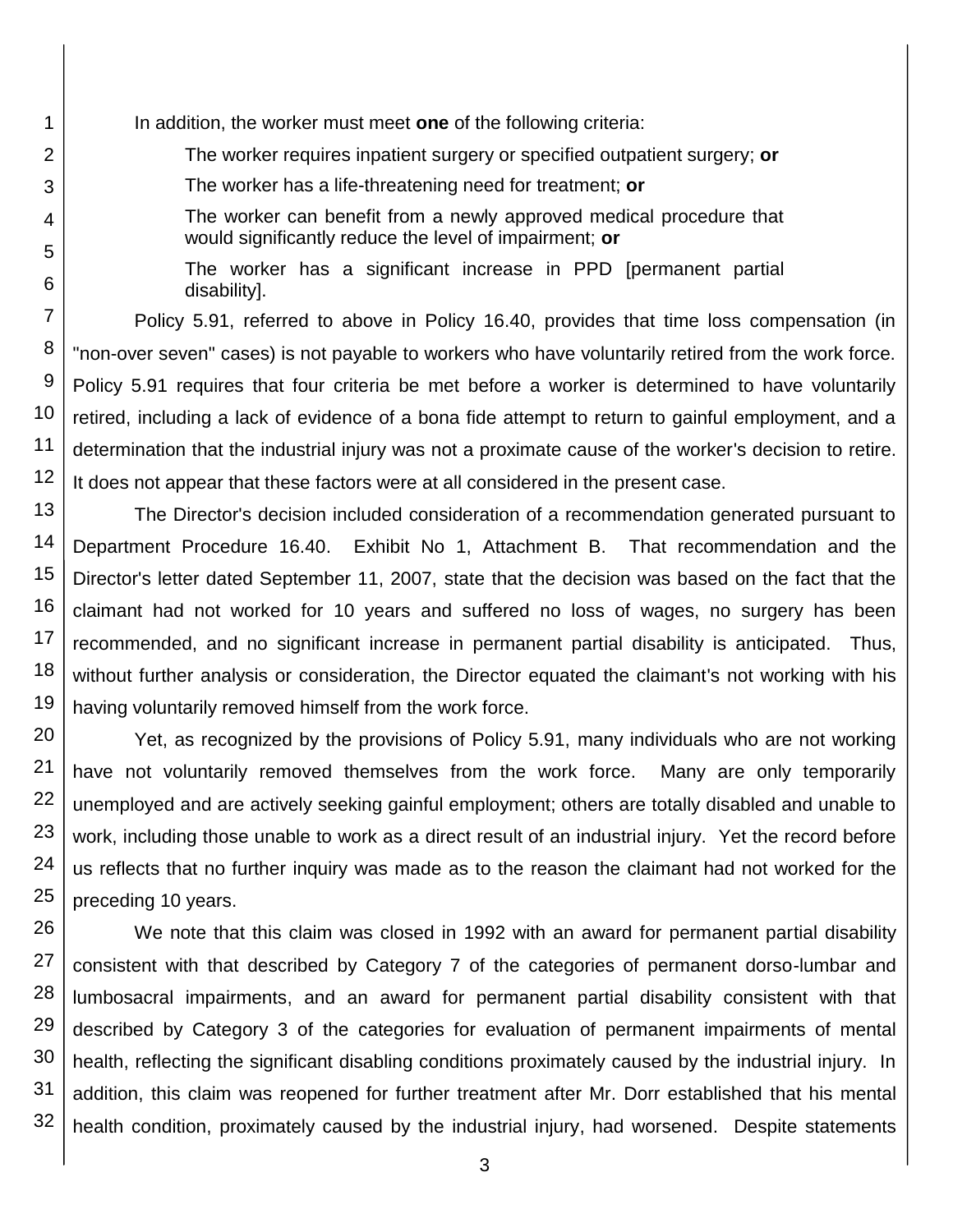1 2 3 4 5 6 7 from Mr. Dorr's treating psychiatrist, Ronald G. Early, M.D., that Mr. Dorr was unable to work because of the psychiatric condition caused by the industrial injury, and that a failure to provide adequate psychiatric treatment would place Mr. Dorr at great risk for life-threatening depression, the recommendation to the Director and the Director's decision emphasize that the claimant has not worked since 1995, without considering why he had not been working. Both documents also stress that no surgery was being recommended, even though Mr. Dorr is being treated only by a psychiatrist.

8 9 10 11 12 13 14 15 16 An agency can abuse its discretion when it fails to follow its own procedural rules, or acts without consideration of and in disregard of the facts. *In re Personal Restraint of Dyer*, 157 Wn.2d 358, 363 (2006) (citation omitted). Here, by concluding her analysis after determining merely that the claimant was not working, and by failing to consider whether the claimant had voluntarily removed himself from the work force or was unable to work because of the industrial injury, the Director has failed to consider the relevant factors contained in the Department's own policy for making such determinations. As such, the Director's decision was exercised on untenable grounds, and was logically unconnected to determining whether disability benefits should be awarded, and constitutes an abuse of discretion.

17 18 19 20 21 22 23 24 We recognize that no set of facts necessarily entitles a worker to receive disability benefits in an "over seven" case. The Director might award such benefits to a worker who does not satisfy any of the criteria contained in the Department Policy, and not award them to a worker who satisfies most or all of the factors, without abusing her discretion. However, Mr. Dorr is entitled to have the Department follow its own rules, and is therefore entitled to a determination of whether he voluntarily removed himself from the work force or was unable to work because of the industrial injury. We also recognize that we cannot, and do not, order the Director to award disability benefits to Mr. Dorr; we direct her only to exercise her discretion appropriately.

### **FINDINGS OF FACT**

1. On June 28, 1982, the claimant, Robert Dorr, Jr., filed an Application for Benefits with the Department of Labor and Industries, in which he alleged the occurrence of an injury during the course of his employment with Brecht Cycle, Inc. (Seattle Harley Davidson) on April 21, 1982. On October 1, 1982, the Department issued an order in which it allowed the claim.

25

26

27

28

29

30 31 32 On June 26, 1992, the Department issued an order in which it directed that the claim be closed with time loss compensation as paid and with an award for permanent partial disability consistent with that described by Category 7 of the categories of permanent dorso-lumbar and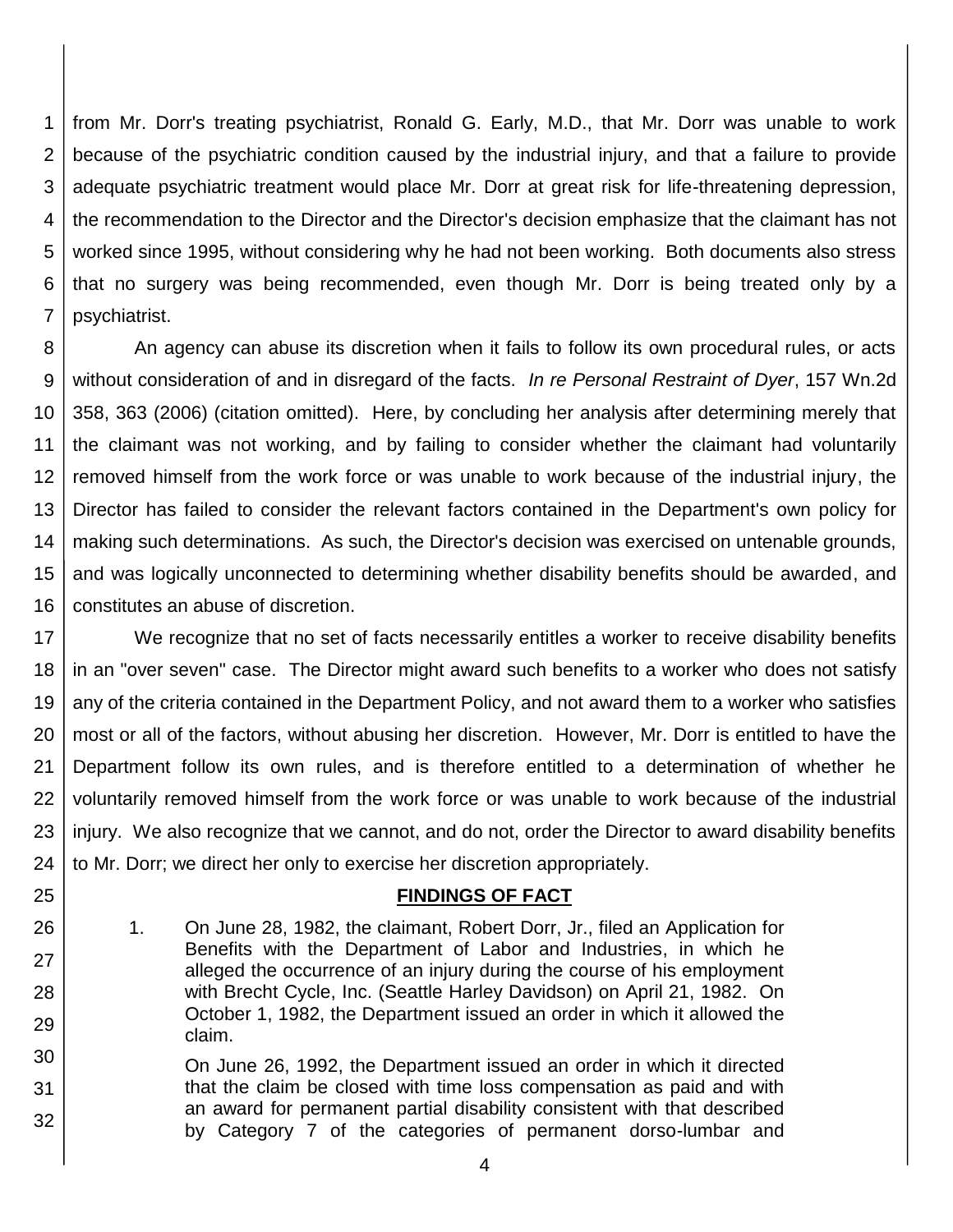lumbosacral impairments, and an award for permanent partial disability consistent with that described by Category 3 of the categories for evaluation of permanent impairments of mental health. That order was not appealed.

1

2

3

4

5

6

7

8

9

10

11

12

13

14

15

16

17 18

19

20

21 22

23

24

25

26

27

28

29

30

31

32

On March 11, 2005, the Department received an application to reopen the claim. The Department initially denied the reopening application by order of April 11, 2005, and after receiving a protest from the claimant on June 7, 2005, affirmed that denial by order of August 31, 2005. The Department's orders of April 11, 2005, and August 31, 2005, were canceled by a Department order of March 14, 2007, based on a Board Decision and Order in Docket No. 05 21488 that was issued on February 22, 2007. In its order of March 14, 2007, the Department further determined that this claim was reopened effective March 8, 2005, for authorized medical treatment and benefits as appropriate under the industrial insurance laws.

On September 11, 2007, the Director of the Department of Labor and Industries issued a letter decision in which she determined that Mr. Dorr's request for time loss compensation benefits must be denied. This letter indicated that a Department order reflecting her decision would follow.

On September 12, 2007, the Department issued an order in which it stated that Mr. Dorr's claim was reopened effective March 8, 2005, for medical treatment only; that the Director of the Department of Labor and Industries had the authority to grant additional benefits such as time loss compensation or disability awards for those claims that had been closed over seven years from the first claim closure (10 years for eye injuries from the first claim closure); and that the Director decided that only payment of medical benefits was appropriate. In this order, the Department further specified that additional disability benefits would not be granted.

On October 25, 2007, Mr. Dorr filed a Notice of Appeal to the Department's September 12, 2007 order with the Board of Industrial Insurance Appeals. The Board granted the appeal on November 5, 2007, under Docket No. 07 23982 and agreed to hear the appeal.

2. Director Schurke had 78 pages of documents before her on September 11, 2007, including: Recommendation to the Director, dated August 16, 17, and 22, 2007; Director's letter of September 11, 2007; Cover page from the claimant's attorney dated September 7, 2007, regarding prescription for six massage therapy visits; Chart notes dated August 22, 2007; Department's order of June 26, 1992; Report of Medical (Psychiatric) Examination by Dr. Murray dated March 2, 1990; Letter from Dr. Early dated August 21, 1989; IME Report dated May 22, 1989; Claimant's request for time loss compensation dated June 27, 2007; Claims phone referral notes dated July 17, 2007; Chart notes dated June 28, 2007; Prescription dated May 1, 2007, by Dr. Downey; Letter from claimant's attorney dated June 19, 2007, requesting time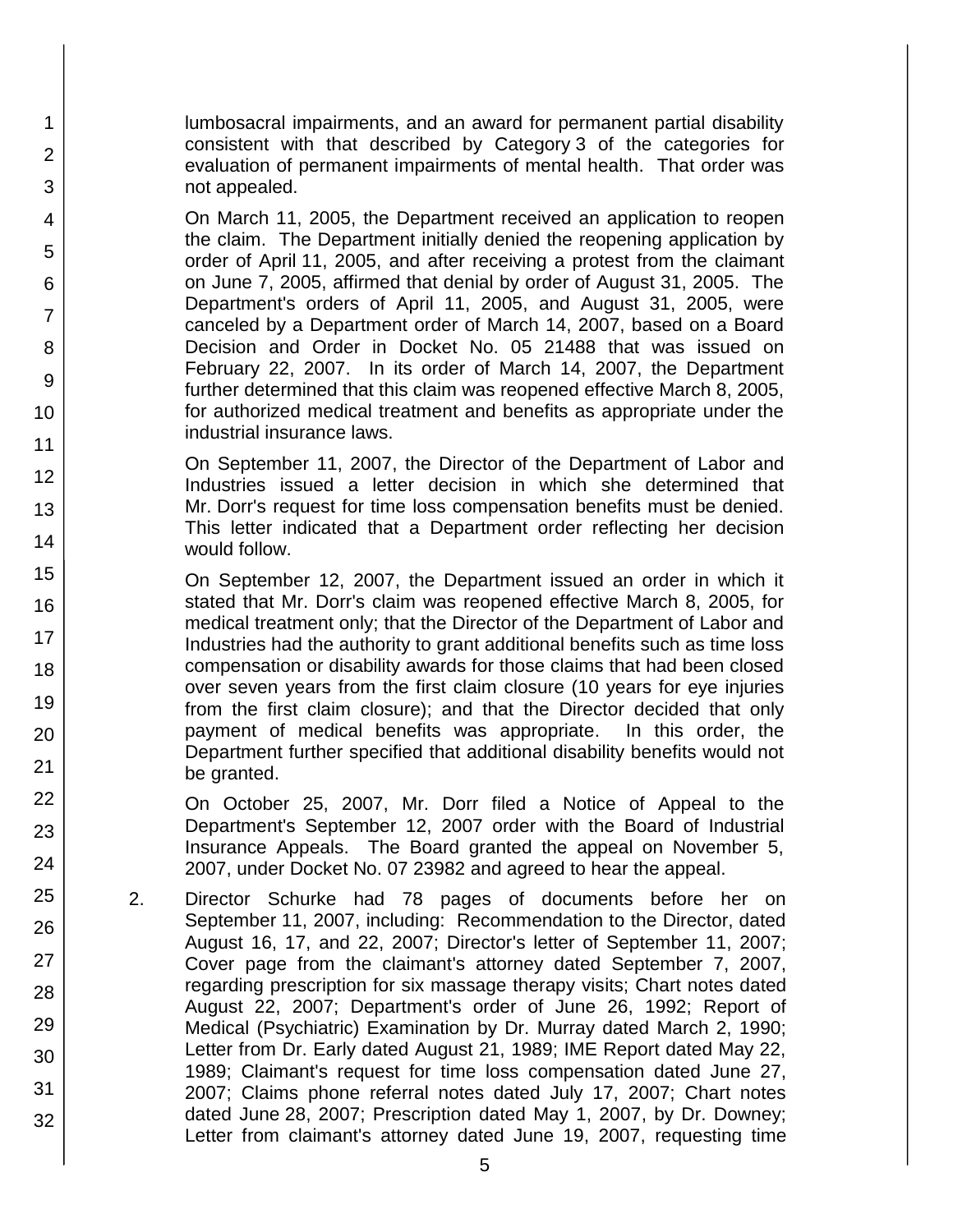loss compensation; Letter from Dr. Early dated May 17, 2007; Chart notes dated May 14 and May 24, 2007; Department letter dated May 2, 2007, authorizing six massage therapy visits; Department letter to Dr. Ly dated May 2, 2007; Prescription for massage therapy dated March 22, 2007; Notice to Department regarding transfer of attending physician dated March 27, 2007; Letter to Department from Board regarding interest dated March 1, 2007; Board Decision and Order dated February 22, 2007, in Docket No. 05 21488; Proposed Decision and Order dated January 24, 2007; Request to Dr. Rogge from Department for medical records dated February 1, 2007; Signed medical release form dated July 14, 2005; Ballard Orthopedic and Fracture Clinic Exam Notes in 2005 and 2006; Report of Examination by Dr. Romano dated May 6, 2005; Letter to Dr. Rogge from Dr. Berg dated May 19, 2005; First Request to Dr. Rogge from Department for medical records dated July 20, 2005; Duplicate of Document No. 25; Duplicate of Document No. 26; Duplicate of Document No. 27; Petition and Request for Review dated June 7, 2005, to Department order of April 11, 2005; Duplicate of Document Nos. 27 and 32; Application to Reopen Claim received by Department on March 10, 2005.

 3. The Director of the Department of Labor and Industries failed to follow the Department's own procedural rules for determining whether to award disability benefits to the claimant, and acted without consideration and in disregard of the relevant facts. By limiting her consideration to whether the claimant was employed when the application to reopen the claim was filed, and by failing to consider whether the claimant had voluntarily removed himself from the work force or was unable to work because of the industrial injury, the Director's decision was exercised on untenable grounds, and was logically unconnected to determining whether disability benefits should be awarded.

## **CONCLUSIONS OF LAW**

- 1. The Board of Industrial Insurance Appeals has jurisdiction over the parties to and the subject matter of this appeal.
- 2. The decision whether to award time loss compensation benefits to the claimant in this appeal is committed to the discretion of the Director of the Department of Labor and Industries, and review of that decision is therefore limited to determining whether there has been an abuse of the exercise of that discretion.
- 3. The Director abused her discretion and acted in an arbitrary and capricious manner, by limiting her consideration to whether the claimant was employed when he applied to reopen this claim, and by failing to consider whether the claimant had voluntarily removed himself from the work force or was unable to work because of the disability proximately caused by the industrial injury.
- 17 18 19 20 21 22 23 24 25 26 27 28 29 30 31 32

1

2

3

4

5

6

7

8

9

10

11

12

13

14

15

16